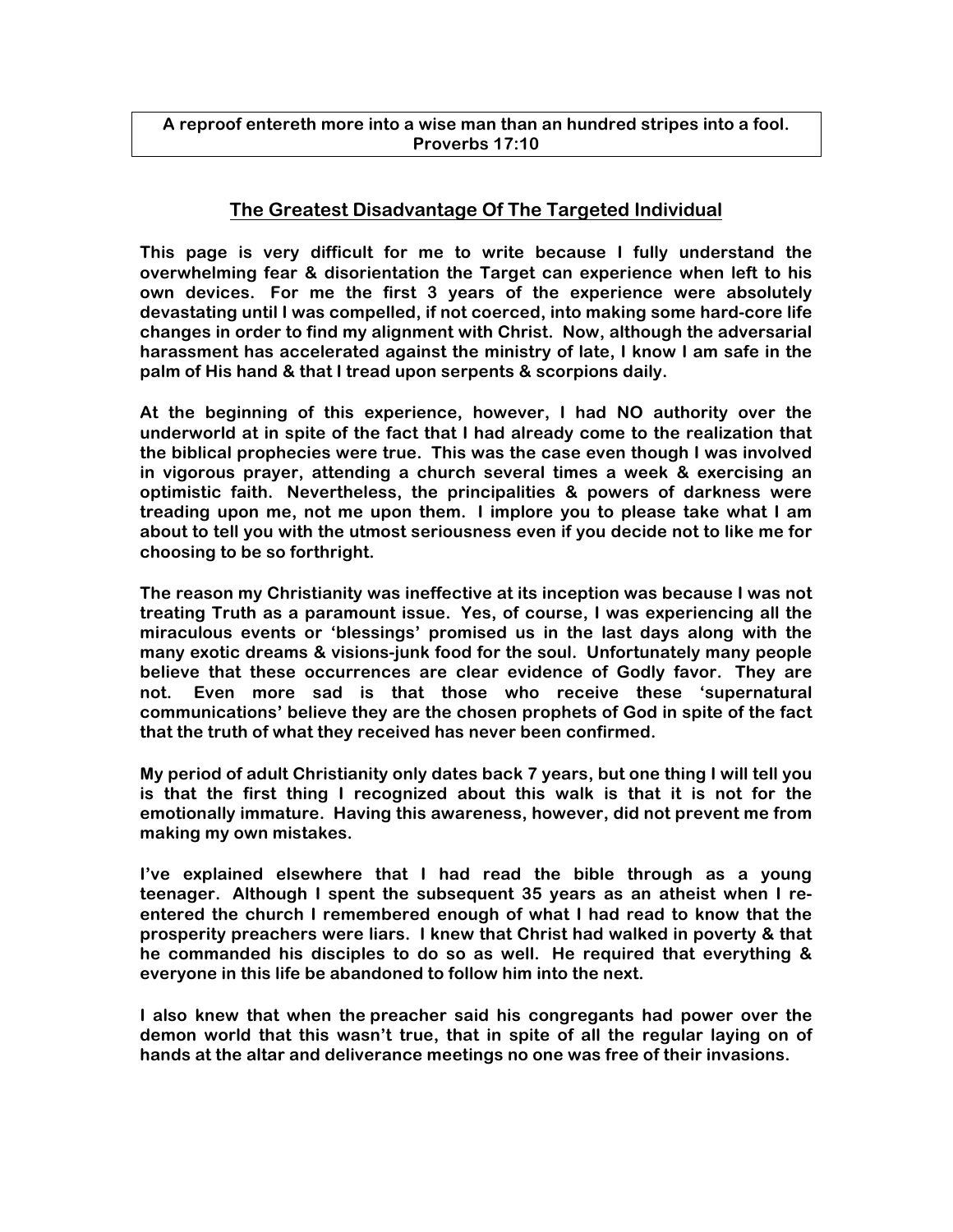**I had heard the rumors about the pagan origins of Christmas, Easter & Sunday worship, but didn't question why my church practiced all of these. One of the biggest lies was when the bishop said the congregation was on its way into Canaan. I knew that couldn't be right because only 2 people out of 2 million people made it through the first time.**

**Still, I sat with that congregation for several years feeding on the warmth, generosity & cultural normalcy of the friends I had made there, allowing the ministers to edify me with nonsensical falsities, oblivious to the fact that I was committing a reprehensible, insulting & treasonous act against the Christ I claimed to love.** 

#### **The man that wandereth out of the way of understanding shall remain in the congregation of the dead. Proverbs 21:16**

**Before going any further, I need to remind you of something you must never for a moment allow yourselves to forget. This awakening we are experiencing as members of the Israelite nation, this revived consciousness that allows us to see & hear what others do not, IS MERELY AN ADVANTAGE. DO NOT MAKE THE MISTAKE OF BELIEVING THAT IT IS A GUARANTEE WE WILL MAKE IT THROUGH! Historically, in spite of the many prophets who died in the process of pleading with God's people to understand the error of their ways, our forefathers characteristically refused to believe the gravity of their situations & were either taken into hard bondage or lost their lives at the hand of a brutal enemy. You and I are in the identical predicament.**

**The website went up in August of 2012 & since then I have had the opportunity to speak with many Targeted Individuals on conference calls. The standing rule is that we are there to speak exclusively about Christ & his agenda. Most people are willing to comply as long as I am with them on the call.** 

**However, on several occasions I have had to get off-line & then reenter. Without exception, I have returned to find that the dialog reverted to the TI's fascination with the incredible organizing abilities & prowess of their enemies.**

**What I will ask them to do when I hear them lapsing into this conversational dysfunction is to consider instead 2 significantly more relevant issues:**

- **The first being why they evidently find Satan so much more fascinating than the heroism of Christ, to the extent that if they are not consistently 'monitored' they immediately lapse into focusing on the maniacal &**
- **Secondly, why they can't be counted upon to have at least the same organizational reliability & prowess as that of their enemies.**

**The reality is that most of you would much rather sit plastered in front of a series of youtube videos watching the barrage of Illuminati symbolism that is pointlessly**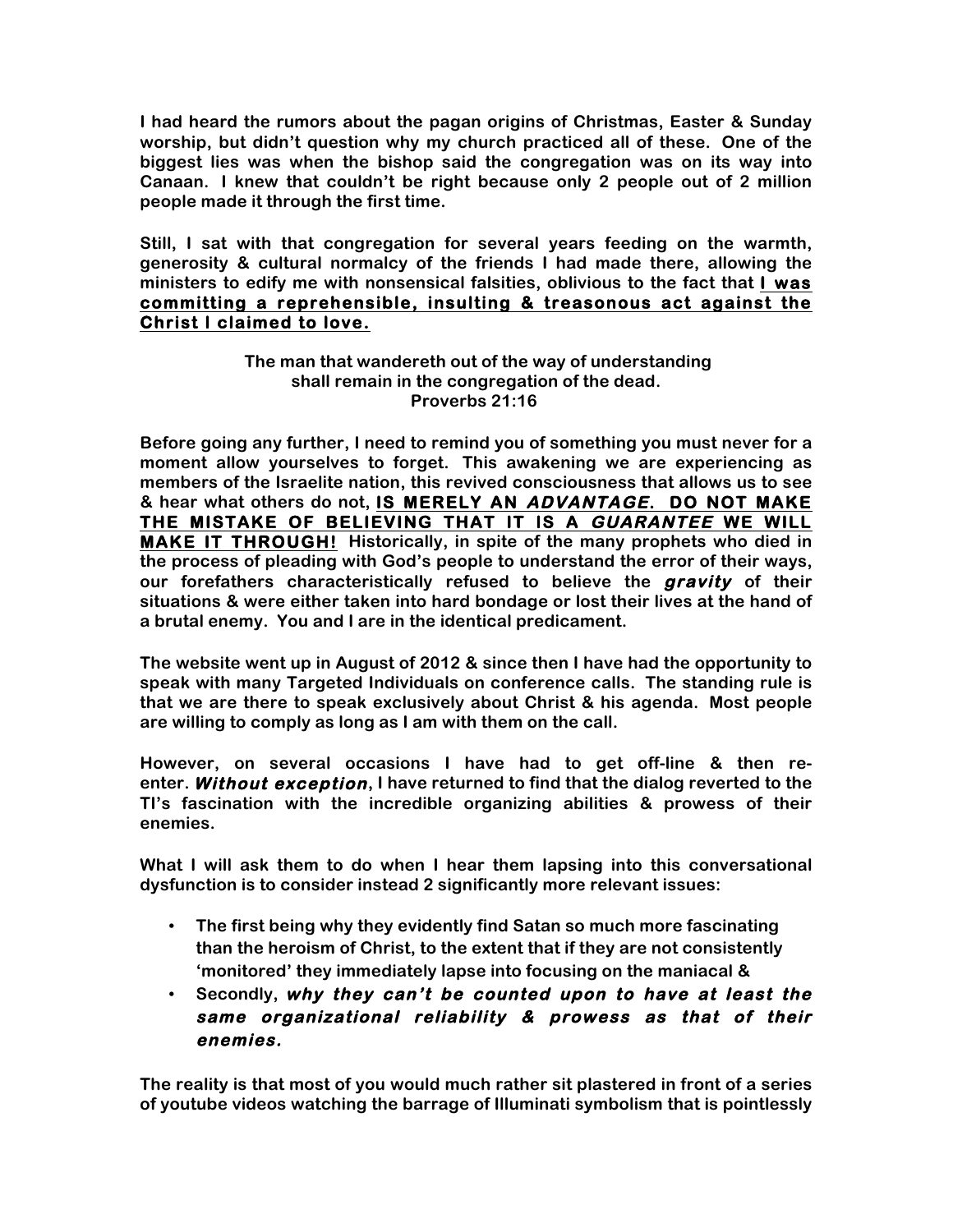**displayed in Hollywood movies & magazines or converse endlessly with each other about the revised 'Stasi Agenda' than to sit & study the Word in search of the Truth Christ hung on the cross to deliver to you & I. Unfortunately, the expression 'We speak most about what we love' happens to be true &, make no mistake, both God & the adversarial watchers know exactly what fascinates you most in spite of your protests to the contrary.**

# **The reality is that the greatest**

## **& ultimately lethal disadvantage**

### **of the Targeted Individual**

### **is spiritual complacency & lack of integrity.**

**There, I've said it & believe me it gives me no pleasure-only immense sadness. If at this point you feel offended I must warn you that what I'm about to write will not mitigate but only expound upon this statement. Yet I implore you to continue reading because this may well be the last warning you will receive to change your ways before it's simply too late.**

**Most of you seem to lack the understanding that you were supposed to have been pivotal instruments in the salvation of your family members as well as those whom God assigned to your care. You & I are the bodies on the ground-a kingdom of priests. Yet, instead of concerning yourselves with their destinies, most of you are simply devastated that they were incapable of believing & helping you with the target experience. No, they don't need to know about it! What they need is an accurate understanding of why Christ came to the earth & the exact nature of the gift he continues to offer to mankind.**

**Remember, before you go about organizing a posy of TIs to lynch me, I've already confessed to you that I also made my share of mistakes. In fact, I lived with bodily pain for many years as a result. Today the enemy CANNOT touch my body. Why? Because I learned very concretely that the nightly inflictions of pain were directly related to my willingness to 'sin'.** 

**Of course I am not suggesting that I no longer sin, but I do make the claim that during the last 2 years I've been raced through a rigorous repentancetransformation process that has evidently satisfied some divine requirement to the extent that I've been released from much of my former bondage. If you take nothing else from this text I implore you to remember this:**

# **REPENTANCE MEANS CHANGE & WITHOUT**

### **REPENTANCE THERE WILL BE NO SALVATION.**

Wikipedia on the definition of sin: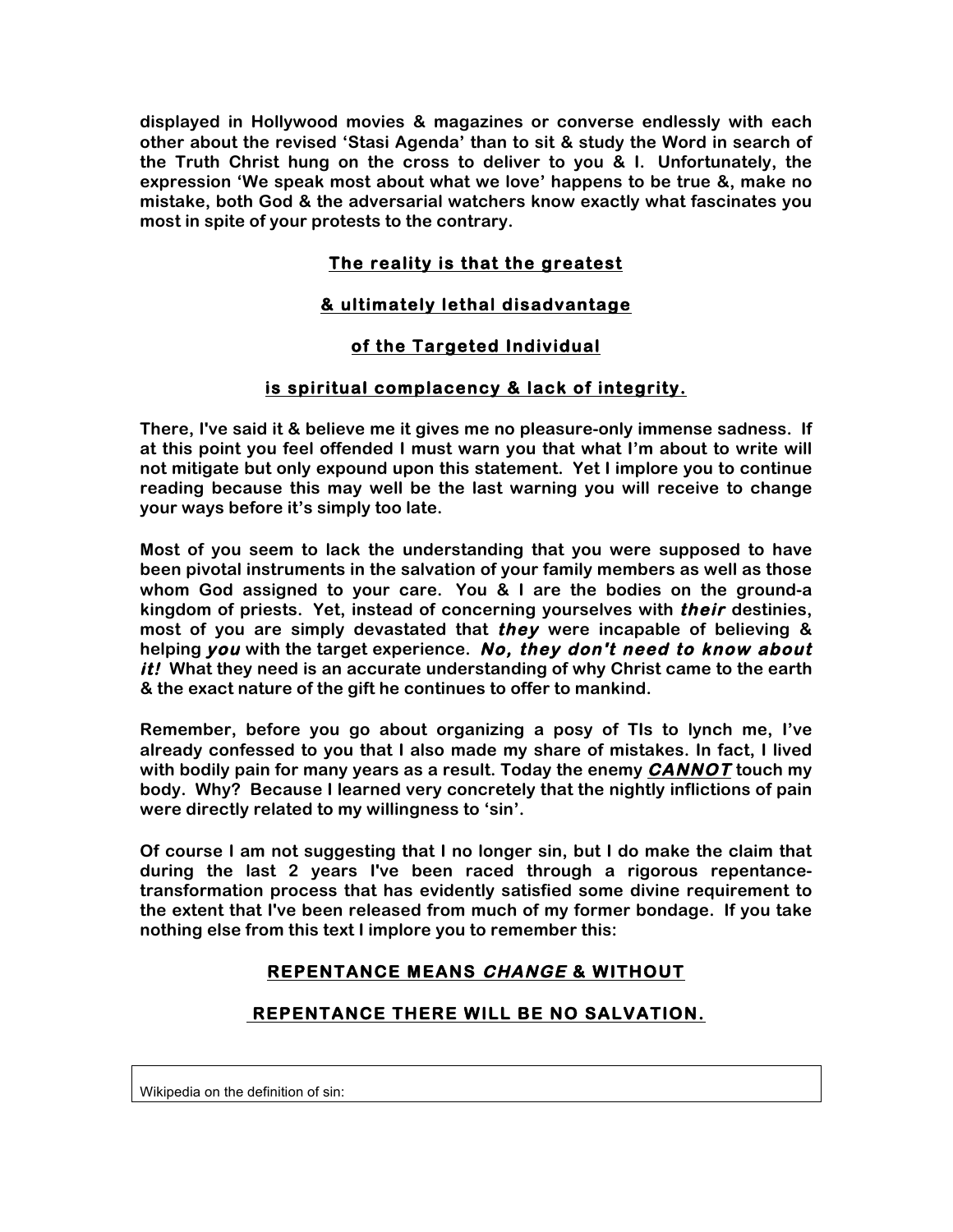The Biblical terms that have been translated from Greek and Hebrew as "sin" or "syn" originate in archery and literally refer to *missing the "gold"* at the centre of a target, but hitting the target, i.e. error. In archery, not hitting the target at all is referred to as a "miss".

**The attacks I once suffered are a thing of the past. But to arrive at this place of safety meant a lot of emotional soul searching, letting go of the counterfeit faith in spite of the fond childhood memories &, yes, strict obedience to the laws of God-not natural inclinations for a citizen of the American culture.**

**Understand this much: The foremost goal of the Illuminati watchers is to illuminate our pathologies, our illnesses. (addictions, resentments, fears, petulance, lack of self-control, masochistic-sadistic tendencies, narcissism & so on) Of course these conditions are most obvious during states of extreme stress, most specifically, when we are in states of pain, confusion & fear.** 

**The actual 'attack' only has to be minimally inflicted for one's reflexive inclinations to be revealed. For example, a boy in a car may follow you to the supermarket. The boy doesn't actually have to touch or threaten you physicallya fertile imagination is more than sufficient to complete the devastation process.** 

### **Magic only requires a suggestion.**

### **The real damage is self-inflicted.**

### **Remember-a Satanist can only bring out**

### **the pathology that already exists inside of you.**

**Thus, if our enemies can demonstrate that we as individuals love to think & speak predominantly about dysfunctional, fear-victimization scenarios as opposed to visions of love, faith, hope & mission, they have attained their goal. This is especially true in the case of those professing to walk with Christ. Furthermore, if our predators can successfully instigate the same mental-emotional manipulations en masse, then they can control the course of social change.**

### **It is for this reason that**

### **the Illuminati gatekeepers' primary ambition**

### **is to disinform & to generate fear.**

**In fact, generating fear & disinformation is the primary agenda of the fearmongering Target support groups & their call-in cronies-to terrorize Targets with thoughts & visions that are then incorporated into their realities.**

**This brings me to perhaps the most egregious & lethal sin of the Target. It is the sin of allowing oneself to be easily seduced & lied to. We are, after all, Eve's children & the adversary has been appallingly successful at manipulating us for most of our lives. It can be a dangerous mistake to blindly assume that Target**